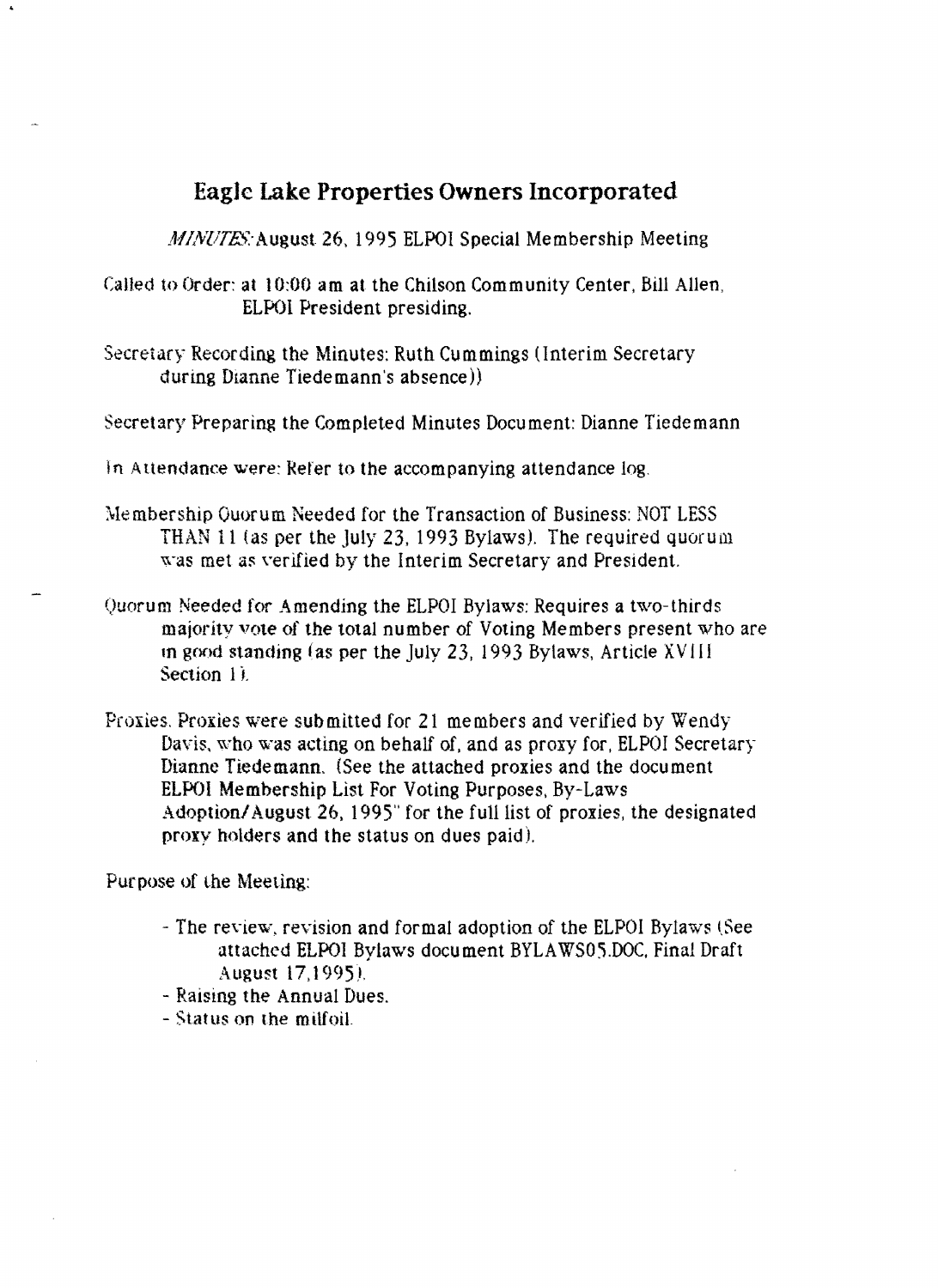Minutes: Robert C. Stevens made the motion to wave the the reading of the July 8, 1995 Minutes. The motion carried wIno contraries.

Treasurer's Report:.

Current Balance \$4.775,00 -Of which \$3,400 is from the Special Milfoil Assessment. -Of which \$1300 is Operating Money. Approximate outstanding debts  $$1,400-1,500$ -Of v/hich \$L250 is for the cost of renewing the D&O E&O GLI.

• A MOTION was made by Jim Davis to accept the Treasurer's Report.

 $T$  he motion carried  $w/no$  contraries.

Interim Secretary: Robert C. Stevens made the motion to have Ruth Cummings serve as Interim Secretary during Dianne Tiedemann's absence. The motion carried w/no contraries.

Clarification of Ground Rules for Voting: presented by Bill Allen

- Only "Members in Good Standing" are eligible to vote,and sign in on the "Sign In Sheet" (Attendance Log).
- Only "Members in Good Standing" are permitted to sign a proxy.
- Only "Members in Good Standing" are allowed to vote the proxy.
- The vote can be taken by either a roll call or a secret ballot.

Note - The definition of who is eligible to vote is based on the July 23. 1993 ELPOI Bylaws adopted by the "Acting Board of Directors" of the Corporation shortly after the ELPOI became incorporated. The defimtlon was read to the membership for the purpose of clarification of some aspects of joint ownership,

Review of the Bylaws:

- Attorney Roger Wickes stated that document BYLAWS05.DOC is in actuality an 'amendment" to the July 23, 1993 Bylaws document.

- Bill Allen stated that a major change in the bylaws document included changing from an Executive Committee of thirteen  $(13)$  to a Board of Directors of seven (7J, noting that directorships are more in line with

2

File; ELPOI Secretary Records, Minutes 778795 Revised 6/16/9610 33 AM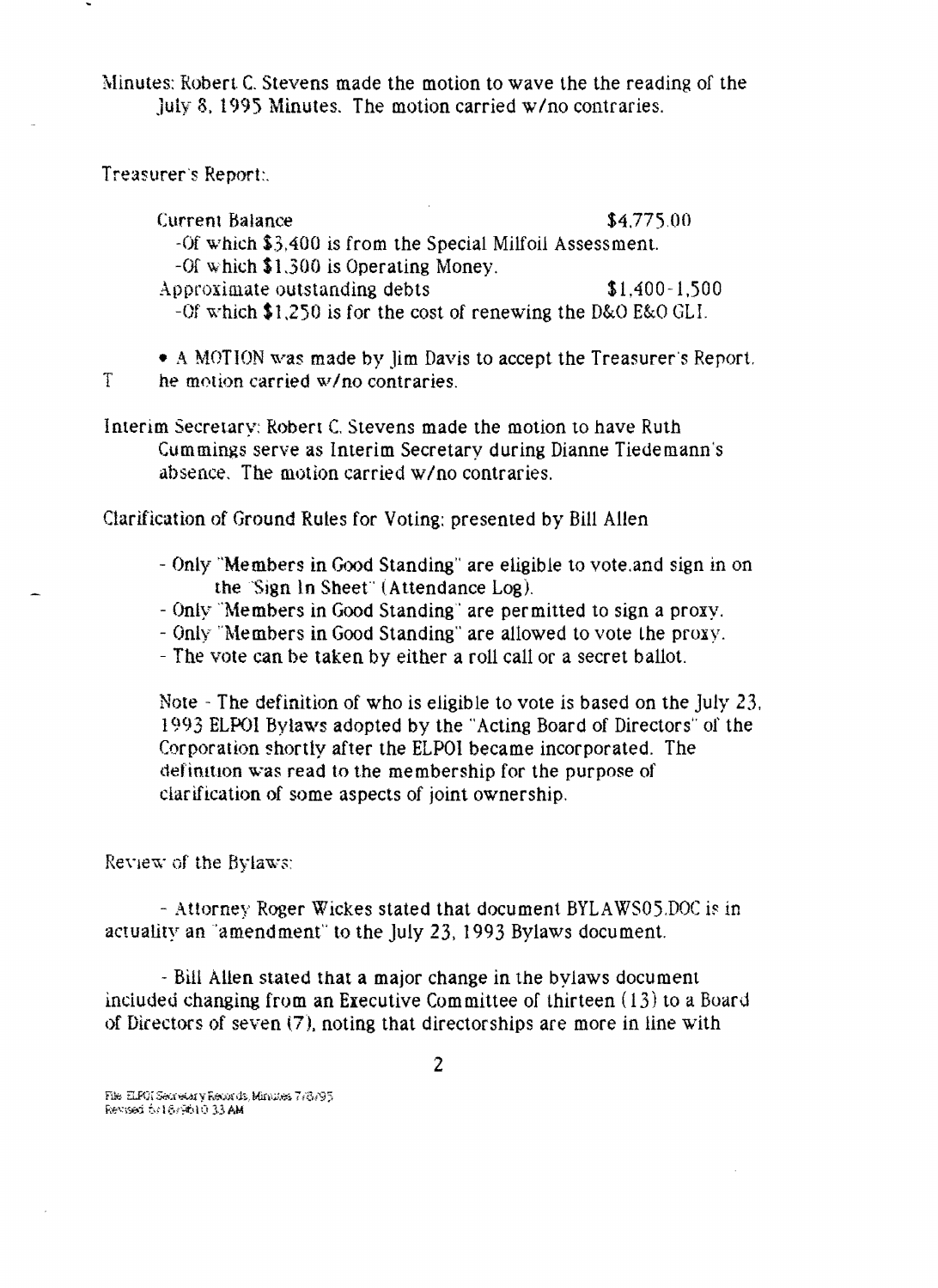"Corporations" and that "Directors" are referred to in the ELPOI Incorporation Documents, A Board of Directors would also make the ELPOI's operation more compatible between the two documents (Bylaws and Certifjcate of Incorporation) and will lend stability to our organization with multiple year positions for its directors. Roger Wickes additionally noted that there is a provision in the amendments section of the new document that allows for the transition from the 1993 Bylaws to the 1995 Bylaws and the creation of the Directorships,

- Bill Knauss, Chairperson of the Bylaws Subcommittee. asked that before voting on the bylaws. that the BYLAWS05.DOC be modified by adding to Article II Section Id the following statement "...and as modified by Article IV Section 4a." This statement was accidently left out during the final update of this document for presentation here today,

- Bill Allen stated that the ELPOI is seeking approval of these Bylaws al this meeting because it is anticipated that our SO 1C Application to the Internal Revenue Service for tax exempt status will require these bylaws as a key document.

Revision & Adoption of the Bylaws:

• Motion: Robert C. Stevens made the motion to adopt these Bylaws (BYLAWS05.DOC). The bylaws document was then open for discussion without further presentation of the document by Bill Allen.

Robert C. Stevens stated that the current document made no specific provision under Article II Section 2 a,b,c or d for any number of members of the ELPOI to call a "Special Meeting" .

• Mrs Julia Porter then made the Motion to have five  $(5)$  members be able to request a special meeting. The carried with no contraries.

- Forrest Lisle also raised concern over the lack of a cap or dollar amount associated with the ELPOI's dues, fees and assessments in the bylaws document.

• Motion: Robert C. Stevens made the motion to amend the earlier 'motion to adopt these Bylaws (BYLAWSOS.DOC)" to mclude that a "Special Meeting of Membership may be called upon the petition of five  $(5)$ members.". (This statement would be added to Article II Section 2c of this document.) The motion carried  $w/$  no contraries (based on the casting of 13

Fie .**E**LPOI Jean eilur y Keannds. Minumes 7/ii:/95 .  $F_{\rm{e}}$   $F_{\rm{e}}$  ,  $F_{\rm{e}}$  ,  $F_{\rm{e}}$  ,  $F_{\rm{e}}$  ,  $F_{\rm{e}}$  is  $F_{\rm{e}}$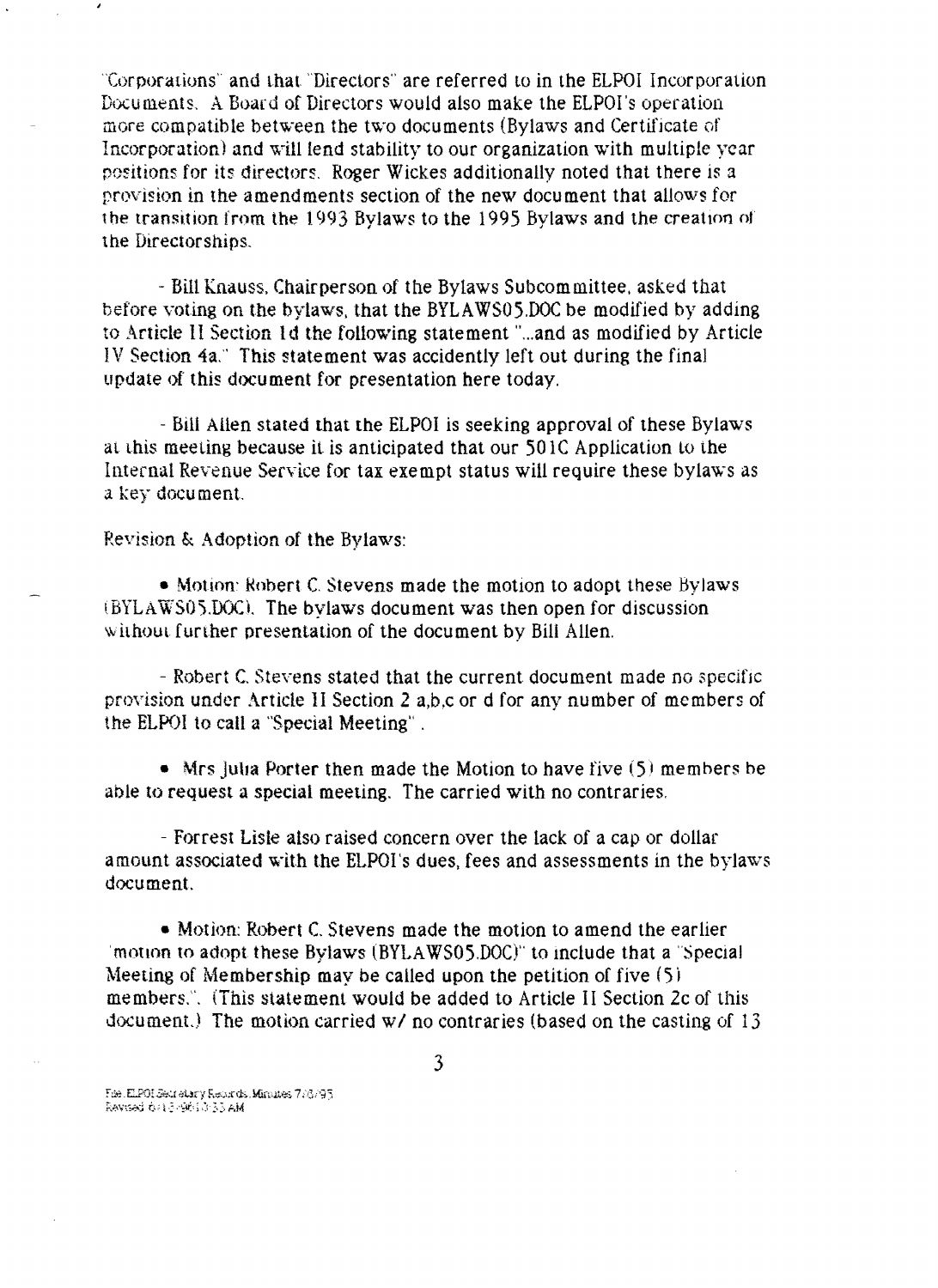individual votes and the casting of  $21$  proxy votes, for a total unanimous vote of 34).

- Transition: Roger Wickes stated that these bylaws (BYLAWS05,DOC) w/amendments) are now in effect. They provide that at the next Annual Membership Meeting that the members will vote in the various Directors & Officers that wtU implement these Bylaws. The Executive Committee will remain in effect during the winter period until next summer. Next summer we'll be using these Bylaws to regulate the elections of the Directors & Officers into staggered terms of various lengths,

Discussion on & Raising of the Dues:

• Motion: John DiPoft made the motion to raise the dues to  $$2500$  for July 96 June '97. payable in the Summer of '96. The motion carried with 13 indiv idual votes and 19 proxy votes in favor of the motion. There were 2 opposed proxy votes cast

,. Jim Davis asked. for clarification purposes, if the dollar amount set for the dues would be the same for all classification of members. ie. both Members and Associate Members? The answer was yes.

- Robert C. Stevens raised the question as to whether "Social Members" should be dropped from the Membership Roster. The answer was yes. Only the two classes of membership defined in the Bylaws should appear on the Membership Roster.

- President Bill Allen asked to meet later in the year with Robert C. Stevens and the Membership Committee to discuss restructuring the Membership Roster Document. Mr Stevens agreed to do so.

- Biil Allen agreed to get a copy of the Membership roster to John DiPof<sub>i</sub>.

Highlights of the Milfoil Update:

Bill Allen discussed how the five member Eurasion Watermilfoil Subcommittee came into being and that since its creation the Subcommittee. had accomplished the following;

- The solicitation of the membership for \$100 donations to create a milfoil fund for expenses incurred relating to the milfoil. 4

File. ELFOI Secretary Feconds. Minutes 776: 95. Revised 6,18,9610-33 AM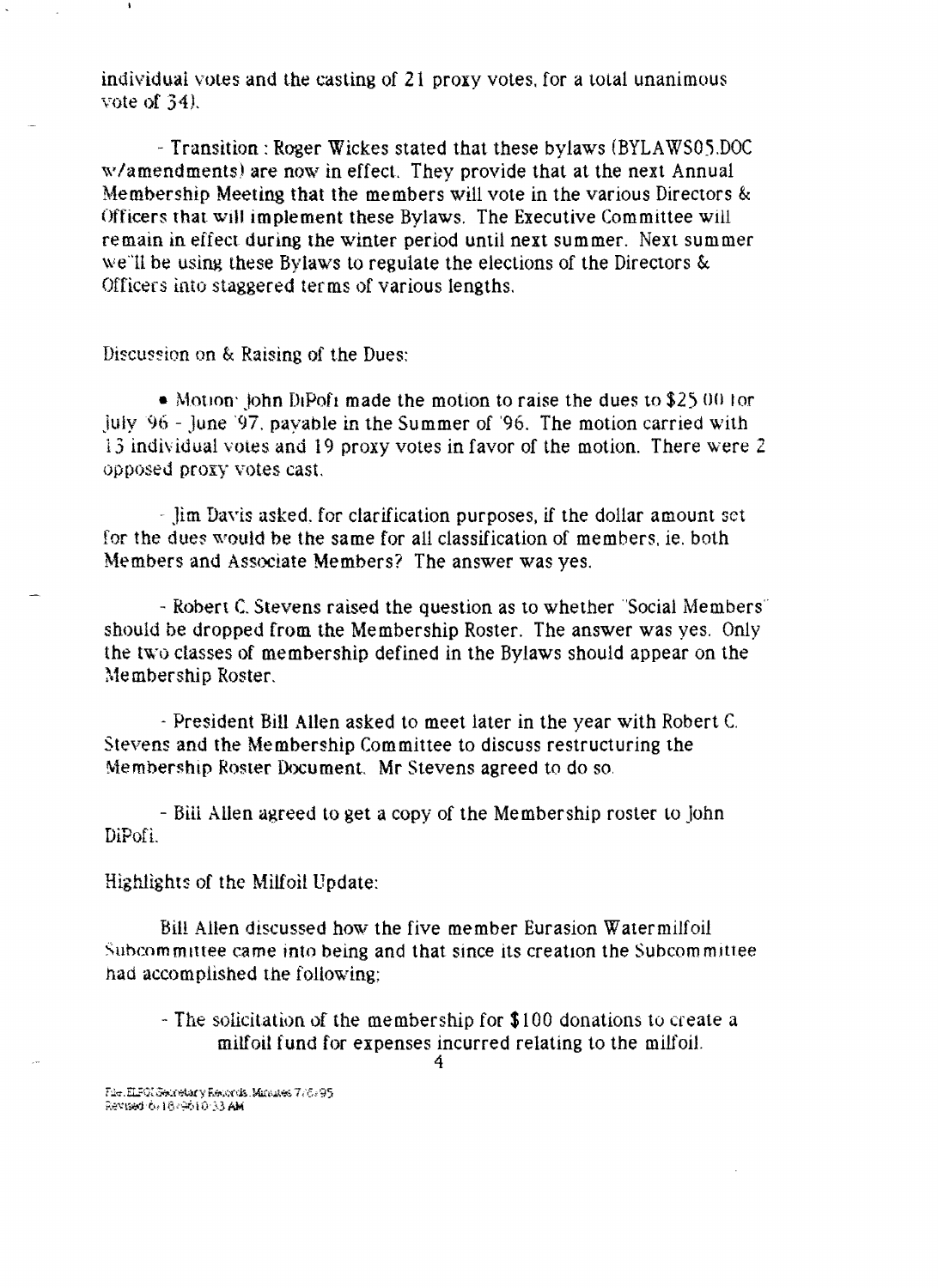- CompleLed a survey of Eagle Lake property owners as to whether they would favor of the use of Sonar. They received one no response and one conditional yes response with the rest in favor of the use of Sonar.
- They authorized an expenditure of up to \$500 for an accountant to complete the required 501C Application for IRS Tax Exempt Status. Note: Upon receiving revised financial data from our Treasurer and these revised bylaws, we will be ready to submit he package to the IRS.

Wendy Davis summarized the grant application process to date as follows:  $50$  requests for applications were mailed out of which 7 of the 12 returned were denials. The remaining 5 are on hold pending completion of the 501C Application. Wendy is still waiting to hear responses from International Paper (IP). The New Lands Grant and Senator Stafford's Office.

When asked if any iakes in NYS had been treated yet or if there is any data on the results of the use of Sonar. Wendy Davis mentioned that a 5 acre pond \\;ith no outlets had been treated in NYS.

When asked about the anticipated costs for a Sonar treatment of Eagle Late, Bill Allen stated that he'd requested three estimates. He asked SePRO  $Imantacter's of Sonar)$  what the retail cost would be. SePRO stated that for  $34$  gallons (at an application rate of 12 ppb in the upper 10 feet of the water column) at a cost of  $$1,196$ /gallon that we're looking at a cost for materials alone of approximately \$40,000. Bill then compared this figure to the estimates he'd received. The estimates varied from low application fees \\"/raised prices of Sonar per gallon to higher fees with some or no guarantee of results. No decision on the selection of an applicator had been made.

Wendy Davis agreed to get a listing of those plants that could potentially be hurt/killed by an application of Sonar to Forrest Lisle.

When asked about water use restrictions after a Sonar application it was noted that a water use restriction of 24 hours is mandated, after which the water can be used for drinking, swimming, bathing and fishing, ie. without restriction.

Various meetings were discussed including a meeting between Wendy Davis, Ruth Cummings and State of New York Officials at which time the state officials said that there were no funds available for milfoil related projects, but there was a possibility for "services in kind". Also Bill Allen

Fire: ELPOI Secretary: Records. Miranes. 7 / 6 / 95  $\approx$  0.15/9610 3J AM